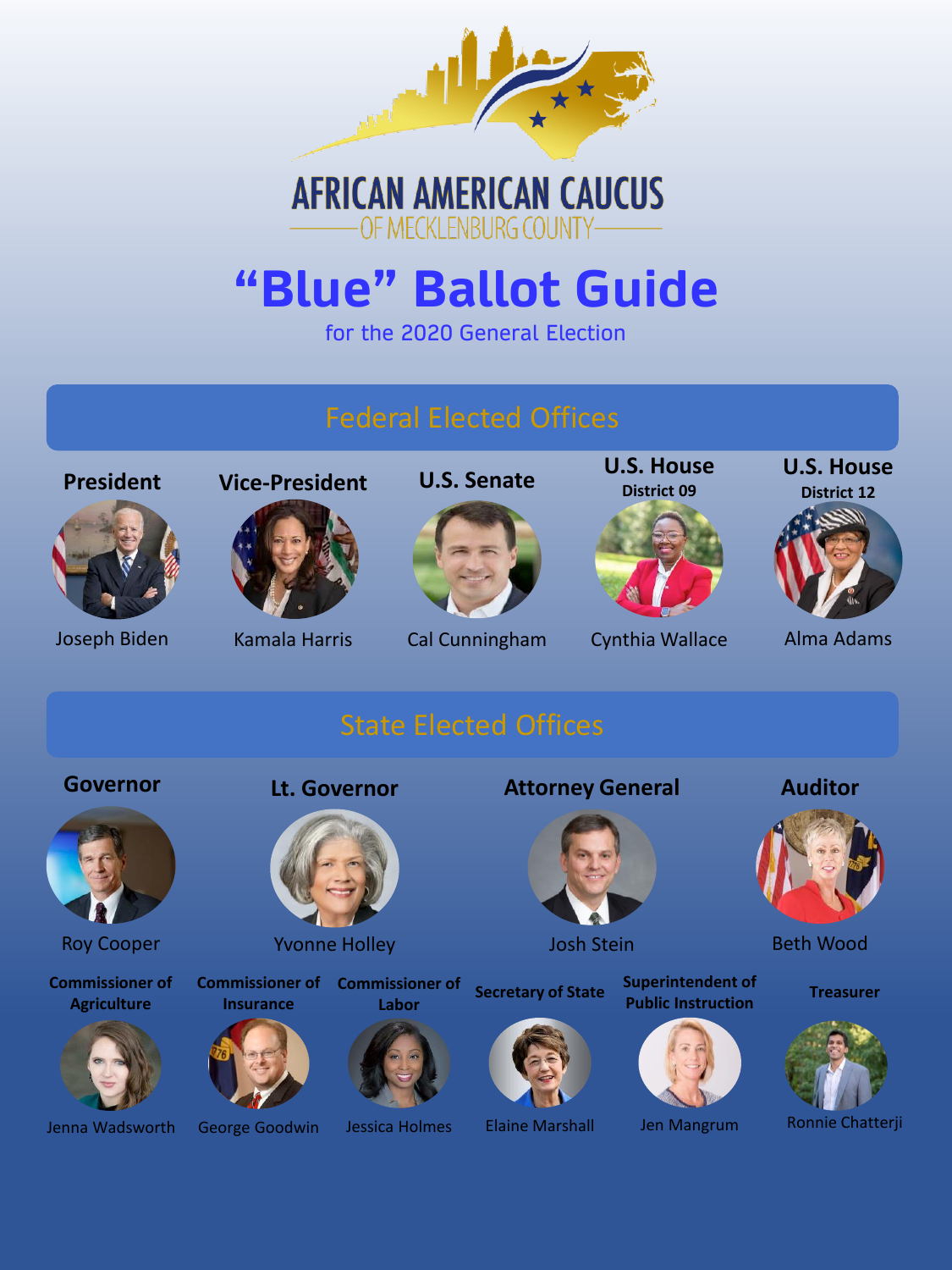

# **"Blue" Ballot Guide**

for the 2020 General Election

**Chief Justice Seat 1**





Cheri Beasley



**Associate Justice Seat 4**



Mark Davis

### NC Superior Court Judges

### **District 26A**



Alicia Brooks

**Judge Seat 4**



Tricia Shields



Lora Cubbage

**Judge Seat 7**

Rueben Young

**Judge Seat 6**

Gray Styers

**Judge Seat 13**

Chris Brook



**District 37**

**District 38**





Jeff Jackson Mujtaba Mohammed DeAndrea Salvador

**District 40**



Joyce Waddell

**District 41**



Natasha Marcus

**District 88**



Mary Belk

**District 102**



Becky Carney



Terry Brown

**District 103**



Rachel Hunt

**District 98**



Christy Clark

**District 104 District 105**



**District 99**

Nasif Majeed

Wesley Harris









Brandon Lofton Wesley Harris Carla Cunningham Kelly Alexander





Carolyn Logan

**District 107**